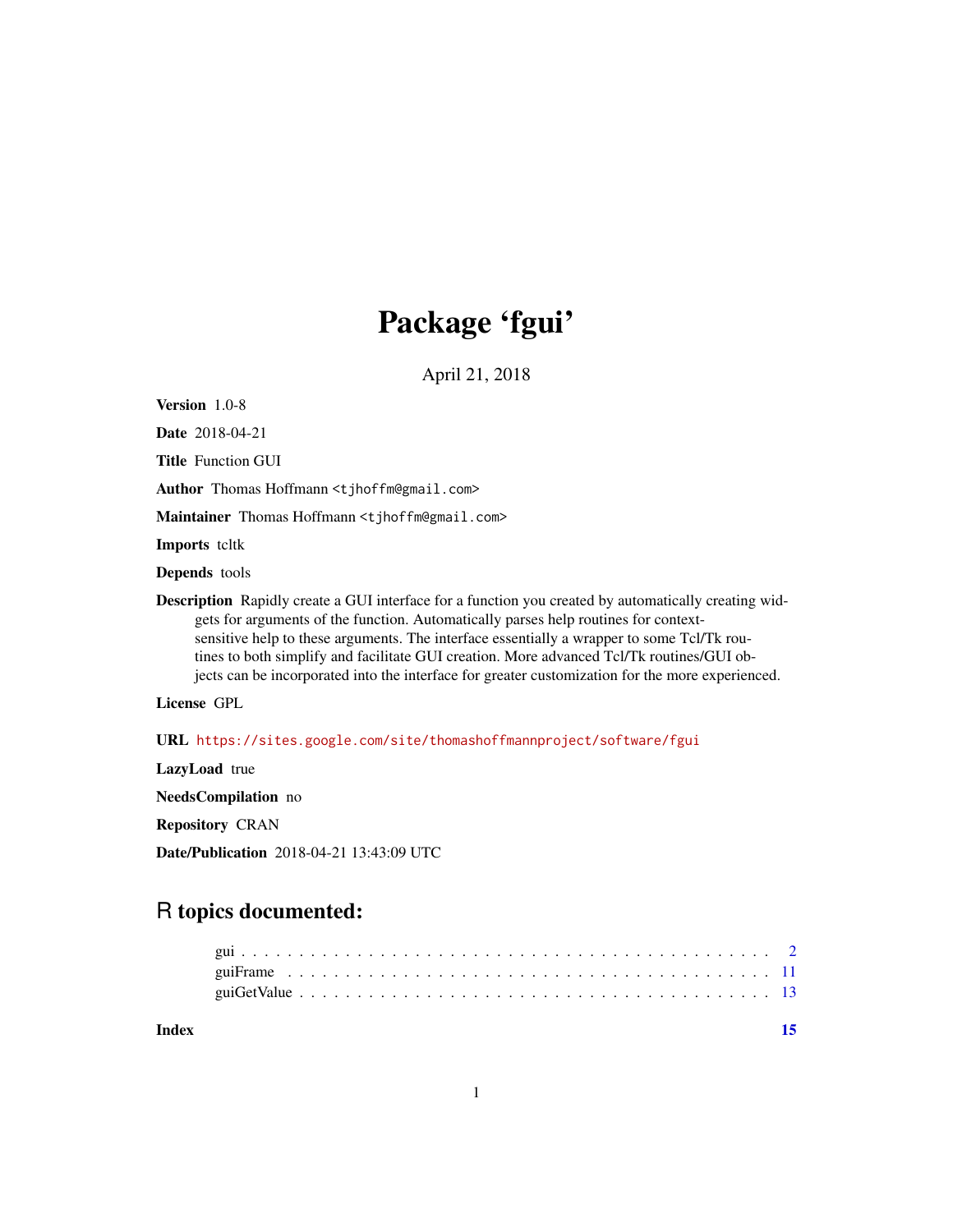#### <span id="page-1-0"></span>**Description**

Rapidly create a GUI interface for a function you created by automatically creating widgets for arguments of the function. \*No longer\* automatically parses help routines for context-sensative help to these arguments (interface to this has kept changing between R versions, so I just disabled it, to prevent future breakage). The interface is essentially a wrapper to some tcltk routines to both simplify and facilitate GUI creation. More advanced tcltk routines/GUI objects can be incorporated into the interface for greater customization for the more experienced.

The examples are probably the quickest/easiest way of understanding what this code does.

gui and guiv are the main routines. The latter returns the value of the function. The former returns the list of arguments chosen by the user, not the value of the function (which would need to be computed separately, see the code in guiv to see how to do so).

Other main but more advanced functions are as follows. guiNestedF providing a means for nested forms (see examples). Along with this is guiFormals, a modification of the formals routine to deal with issues.

Use getFromNamespace and assignInNamespace to customize any of the widget drawing routines (described elsewhere) that are not to your tastes, or alter the source code (get from CRAN so you get one with comments).

guiExec provides the means for 'immediate' updates, e.g. for power interfaces; see examples for exactly how to do this.

On the next level, mgui creates a menuing interface when you want to have seperate routines to create multiple graphical widgets. For example, when converting multiple command line routines in an R package. Just use mgui instead of fgui, for the most part – but if you want the interface modal, only do so on the last mgui call. The functions fguiNewMenu, fguiWindow, and fguiWindowPrint provide lower level workings for this. fguiNewMenu allows for more general menu additions. fguiWindow allows for more options in creating the main window (otherwise it is automatically created on the first mgui call). fguiWindowPrint prints directly to the console, although many times this is also caught by other routines.

#### Usage

```
gui(func,
  argOption=NULL, argFilename=NULL, argList=NULL, argSlider=NULL,
  argCommand=NULL, argEdit=NULL, argFilter=NULL,
  argText=NULL, argType=NULL,
  argGridOrder=1:length(formals(func)),
    argGridSticky=rep("a",length(formals(func))),
    argGridFrame=rep("f",length(formals(func))),
  title=NULL,
  exec="OK",
  closeOnExec=is.null(output), cancelButton=TRUE,
  callback=NULL,
```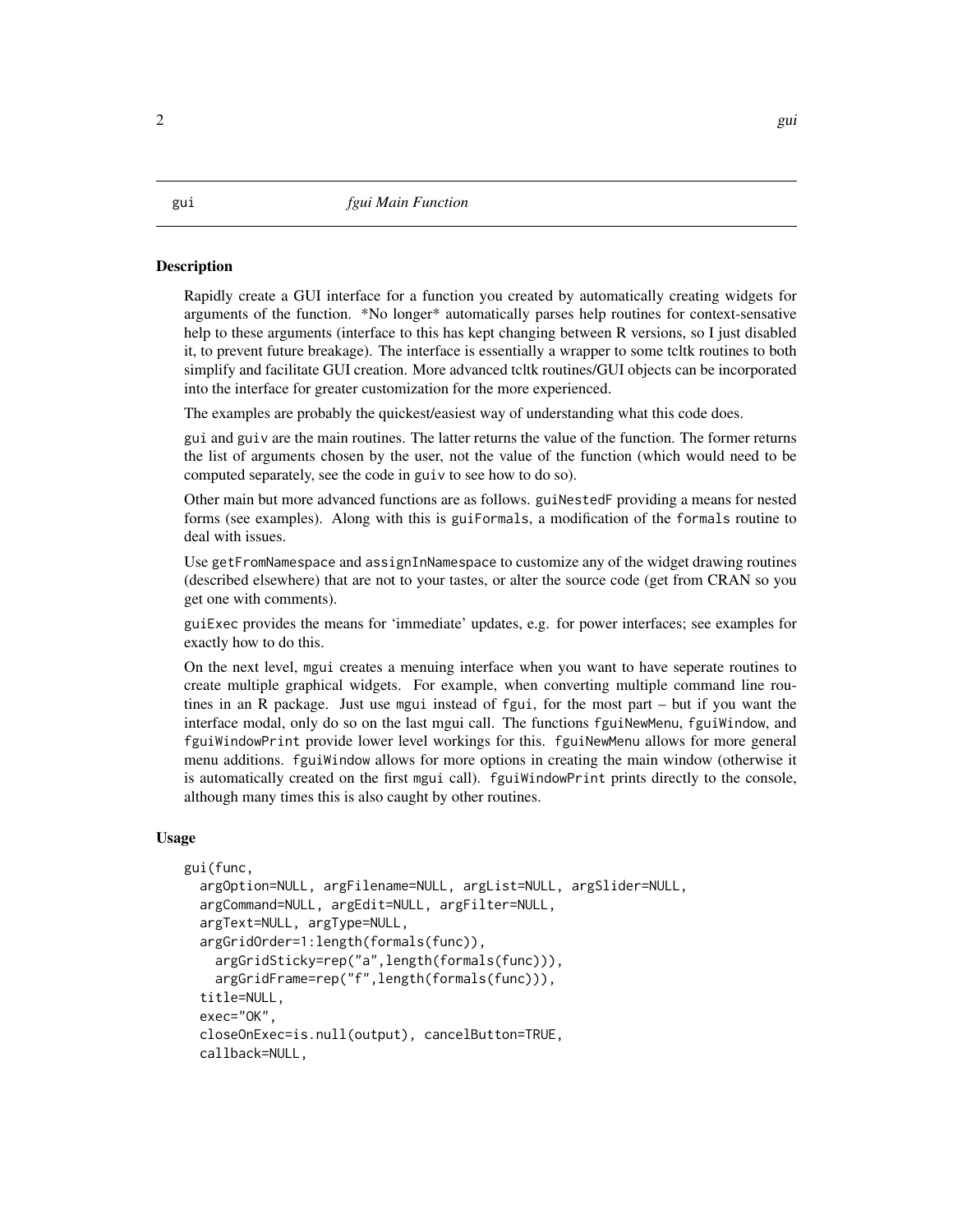```
output='m',
 helps='auto', helpsFunc=NULL,
 grid=TRUE, modal=NULL, nameFix=TRUE, getFix=TRUE,
 verbose=FALSE )
guiv( func=NULL, output=NULL, modal=TRUE, title=NULL, ... )
guiNestedF( func, nestArg, title=nestArg, exec=NULL, output=NULL, ... )
guiExec( lastTouched=NULL )
guiFormals( func, object )
mgui(func,
  argOption=NULL, argFilename=NULL, argList=NULL, argSlider=NULL,
  argCommand=NULL, argEdit=NULL, argFilter=NULL,
  argText=NULL, argType=NULL,
 argGridOrder=1:length(formals(func)),
   argGridSticky=rep("a",length(formals(func))),
    argGridFrame=rep("f",length(formals(func))),
  title=NULL,
 exec="OK",
 closeOnExec=is.null(output), cancelButton=TRUE,
 callback=NULL,
 output='m',
 helps='auto', helpsFunc=NULL,
 grid=TRUE, modal=TRUE, nameFix=TRUE, getFix=TRUE,
  verbose=FALSE )
fguiNewMenu( menuText, command=function(){print(paste(menuText,collapse=" > "))} )
fguiWindow( basicMenu=TRUE, title="fgui", text="Please choose an option from the menu.")
fguiWindowPrint( text, endl=TRUE )
```
#### Arguments

| func        | The function that should be called upon execution. The one required argument.                                                                                                  |
|-------------|--------------------------------------------------------------------------------------------------------------------------------------------------------------------------------|
| argOption   | list of options vectors (names should be the same as args of provided function<br>'func', makes the arg become an option widget)                                               |
| argList     | list of strings for lists (names should be the same as args), makes arg be a list<br>widget, which can be customized on the fly (an option cannot be, and has limited<br>size) |
| argSlider   | list of slider ranges (names should be the same as args), makes arg be a slider/range                                                                                          |
| argCommand  | list of functions to execute on command (names same as args), makes arg be a<br>command button                                                                                 |
| argEdit     | list of (width, height) both optional (names same as args), NULL/NA/missing<br>for default, makes arg be an edit box                                                           |
| argFilter   | list of file filters (empty for all files, names same as args), makes arg be a file<br>choosing widget                                                                         |
| argFilename | list of default filenames (names same as args), makes arg be a file choosing<br>widget                                                                                         |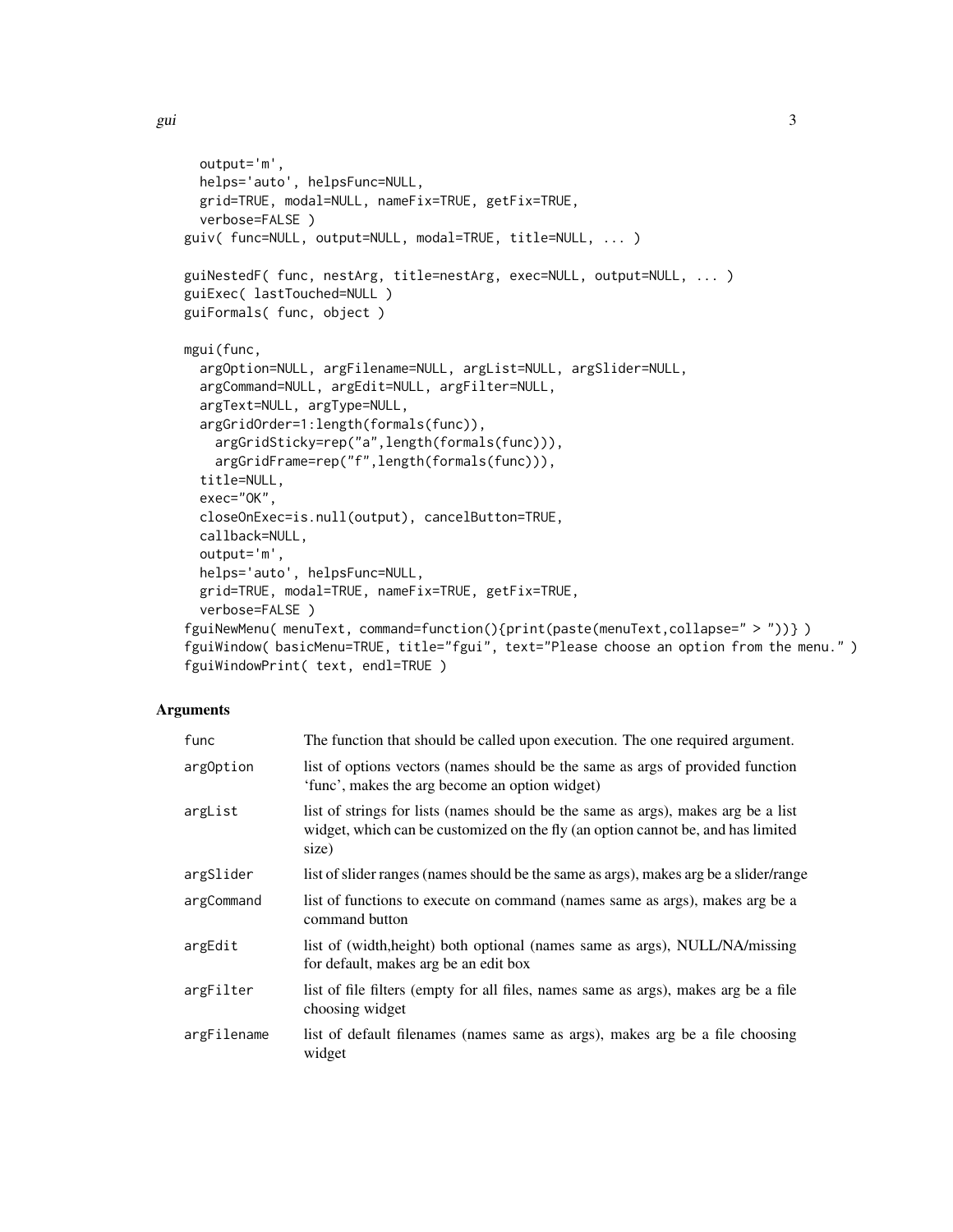| argText       | list of default text for text boxes (names same as args), makes arg be a text box<br>(which is the default anyway).                                                                                                                                                                                                                                                                                                                                                                                                                                                                                                  |
|---------------|----------------------------------------------------------------------------------------------------------------------------------------------------------------------------------------------------------------------------------------------------------------------------------------------------------------------------------------------------------------------------------------------------------------------------------------------------------------------------------------------------------------------------------------------------------------------------------------------------------------------|
| argGridOrder  | Order to be gridded; if two objects have the same order, they will be gridded<br>side by side.                                                                                                                                                                                                                                                                                                                                                                                                                                                                                                                       |
| argGridSticky | Vector of 'sticky' values for each component to be gridded. Each sticky value<br>is a character string with values in n=north, s=south, e=east, w=west. So "nws"<br>would make it take the entire vertical space and be on the west.                                                                                                                                                                                                                                                                                                                                                                                 |
| argGridFrame  | A vector of values for each unique grid order. The value 'f' is for creating a<br>frame to enclose all of the components within, and 'g' for grids directly. The<br>former looks good with mixed types of components, but the latter will look<br>better for aligning components in columns.                                                                                                                                                                                                                                                                                                                         |
| title         | Window title, defaults to function name.                                                                                                                                                                                                                                                                                                                                                                                                                                                                                                                                                                             |
| argType       | Unspecified is auto-detected, and is strongly recommended (only necessary for<br>'i'). List of the types of each of your arguments, with the name being the same<br>as the argument name. 't': text entry. 's': slider. 'f': input for filenames. 'o':<br>options box (options are put in argOption). '1': list box (lists are put in argList,<br>which is 'set', and can be modified by user). 'c': command button. 'm': multi-<br>line text entry. 'i': ignore - option will not be drawn, and the default will be<br>used [not fully tested, try creating a seperate function and using the helpsFunc<br>option]. |
| exec          | String to use when user should press a button to have them call your function.<br>Empty indicates it should not be drawn (e.g. power interfaces, where you might<br>desire sliders, and an auto-updating answer).                                                                                                                                                                                                                                                                                                                                                                                                    |
| closeOnExec   | Whether to close when the 'OK' (default text, but this can be changed) button is<br>pressed.                                                                                                                                                                                                                                                                                                                                                                                                                                                                                                                         |
| cancelButton  | Whether to include a button that allows the user to cancel execution of the func-<br>tion.                                                                                                                                                                                                                                                                                                                                                                                                                                                                                                                           |
| callback      | Name of function to handle callbacks, that takes one parameter, a string for the<br>arg that was updated.                                                                                                                                                                                                                                                                                                                                                                                                                                                                                                            |
| output        | one of the above, 't', 's', 'm', or NULL; will try to auto-choose this as well. If<br>not 'm', then an initial value will be set by running the default parameters.                                                                                                                                                                                                                                                                                                                                                                                                                                                  |
| helps         | 'auto' indicates it will try to load in the help from the package help, if possi-<br>ble (deprecated and disabled). Otherwise this can be a list of strings (with the<br>function argument name for the names) for help.                                                                                                                                                                                                                                                                                                                                                                                             |
| helpsFunc     | NULL indicates it will use the name of the function. If a string is provided, it<br>will try to load the help on the function specified by that string instead.                                                                                                                                                                                                                                                                                                                                                                                                                                                      |
| grid          | whether to grid the objects or not (otherwise, just let the user do it)                                                                                                                                                                                                                                                                                                                                                                                                                                                                                                                                              |
| modal         | lock input away from R, suggested                                                                                                                                                                                                                                                                                                                                                                                                                                                                                                                                                                                    |
| nameFix       | boolean, tries to fix names (replaces underscore and period with a space).                                                                                                                                                                                                                                                                                                                                                                                                                                                                                                                                           |
| getFix        | boolean, tries to fix strings that represent R objects - so for instance, if a user<br>wanted to user the dataset 'rivers', they would only need to type 'rivers' (without<br>the quotation marks) to represent the dataset.                                                                                                                                                                                                                                                                                                                                                                                         |
| verbose       | Prints out verbose output. Only useful to try to understand what it is doing if<br>you are wanting to customize.                                                                                                                                                                                                                                                                                                                                                                                                                                                                                                     |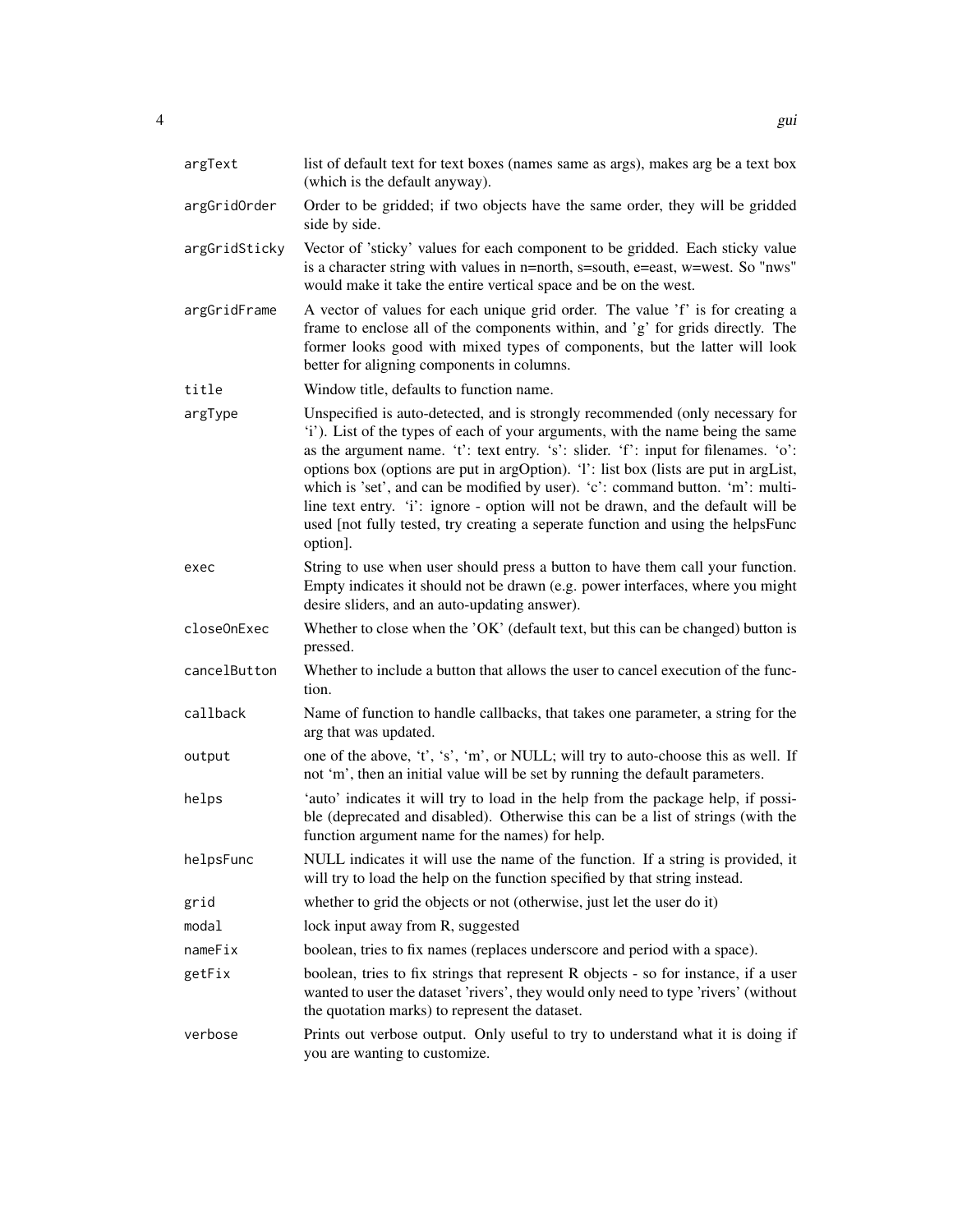| Name of the argument to be nested, see examples.                                           |
|--------------------------------------------------------------------------------------------|
| Options to nestArg that are passed on to the gui function, so everything you see<br>above. |
| Not used. Required to have conformity with callback routines.                              |
| See below, only for nested forms.                                                          |
| An array of strings representing the menu. E.g. c("File","Exit").                          |
| Command to be run on click.                                                                |
| Inserts a basic menu (File, etc.).                                                         |
| Text in the text box for the gui choosing interface.                                       |
| Whether to insert a carriage return.                                                       |
|                                                                                            |

#### Details

Examples are strong recommended to get the idea of what this does. The reference below is a great one for learning how to use tcltk.

Note that NULL, NA, and NaN support is limited to the text entry types only, and may perform unexpectedly for other types.

#### Value

guiv returns the function evaluated at the list of arguments chosen by the user. gui returns only the list of the arguments the user has chosen.

When run in modal mode, the values are returned. When not in modal form, the values may be accessed with guiv() and guiGetAllValues.

#### References

Dalgard, Peter and Wettenhall, James. R tcltk examples.

#### Examples

```
## Not run:
##################################################
## *** EXAMPLE 1 *** ##
## Basic example of available graphical objects ##
## our function to base the GUI on
demofunc <- function( opt, lst, slide, cmd, ed, txt, flname ) {
 ## Returns a string of output, this will be displayed
 return( paste( "opt:", opt,<br>"1st:", past
                           paste(lst,collapse=","),
                "slide:", slide,
                "ed:", ed,
                "txt:", txt,
                "flname:", flname,
                sep="\n"<sup>"</sup> ) )
}
```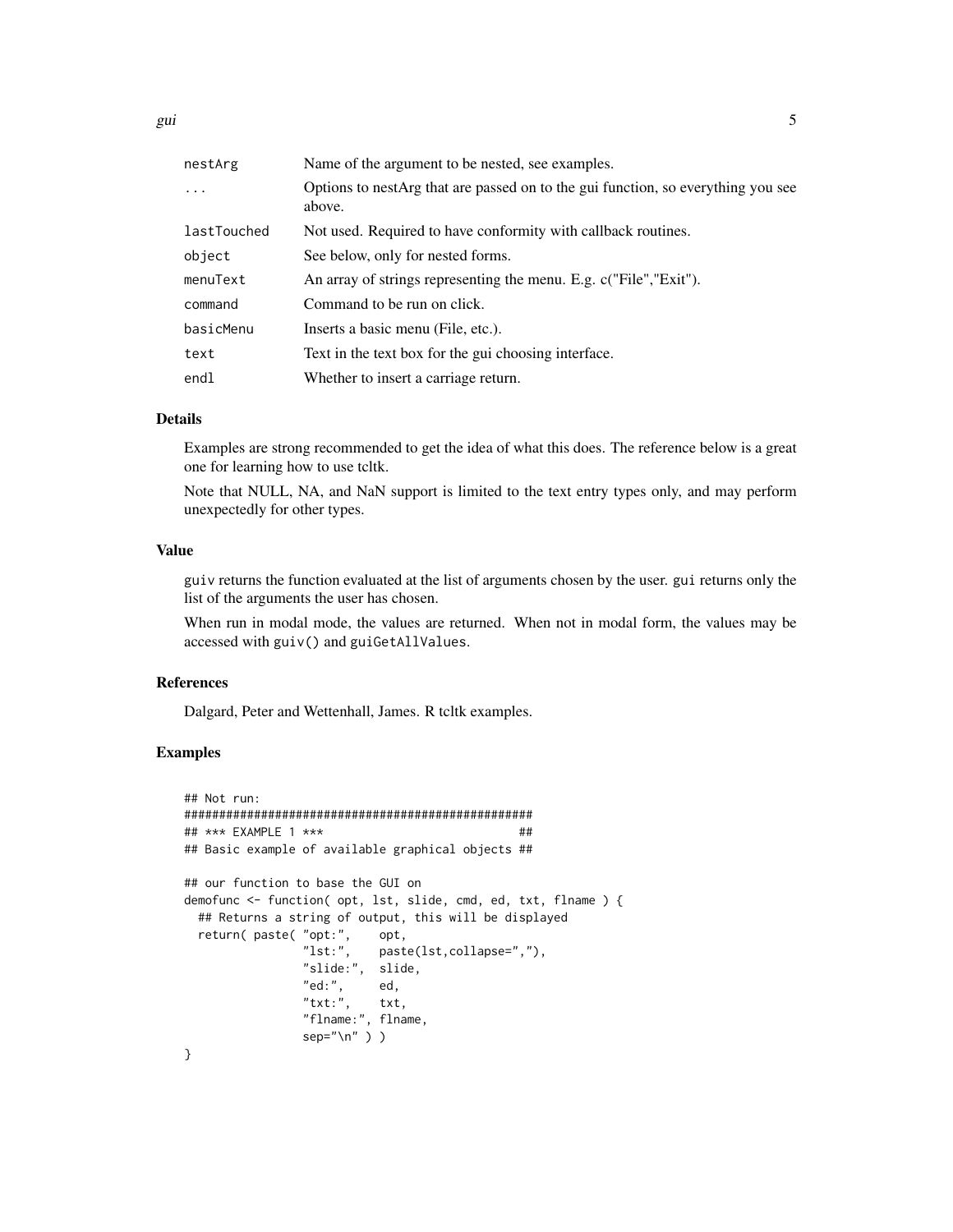```
## Simple callback example
cmdCallback <- function() {
  tkmessageBox( message="Hello World :)", title="A Classic" )
}
## start the gui
res <- gui( demofunc,
         argOption=list(opt=c("TRUE","FALSE")), ## names in list are that of args in func
            argList=list(lst=c(as.character(1:10))),
            argSlider=list(slide=c(0,100,2.5)), ## start,stop,stepsize
            argCommand=list(cmd=cmdCallback),
            argEdit=list(ed=NULL), ## otherwise (width,height) to tweak, default
         argFilter=list(flname="{{Text files} {.txt}}") ) ## note space inbetween the braces!
## prints out the arguments the user chose
print( res )
## End(Not run)
## Not run:
########################
## ** EXAMPLE 2 *** ##
## Auto-loading help! ##
## This is extremely useful if you write your own R package
## and want to include help with the GUI with no fuss.
## This is what this looks like
help("rnorm")
## Now build a gui
gui( rnorm )
## Now, suppose we wanted to customize it,
## but we really want to keep all that help...
rnorm2 \le function( n=10, mean=1, sd=2 ) {
 res <- rnorm( n=n, mean=mean, sd=sd )
  return( paste( res, collapse=", " ) )
}
gui( rnorm2, helpsFunc="rnorm" )
## End(Not run)
## Not run:
######################
## ** EXAMPLE 3 *** ##
## Power interface ##
ss <- function( alpha=0.05, beta=0.8, sigma=2, effect_size=0.5 ) {
  n \leftarrow ceiling( (qnorm(1-alpha/2) + qnorm(1-beta))^2 * sigma^2 / effect_size^2 )
  print(n)
  return(n)
}
## Create the gui
## Note 1: the use of output in the slider
## Note 2: callback set to the 'guiExec' (fixed) routine,
## so 'ss' is run with the proper arguments
```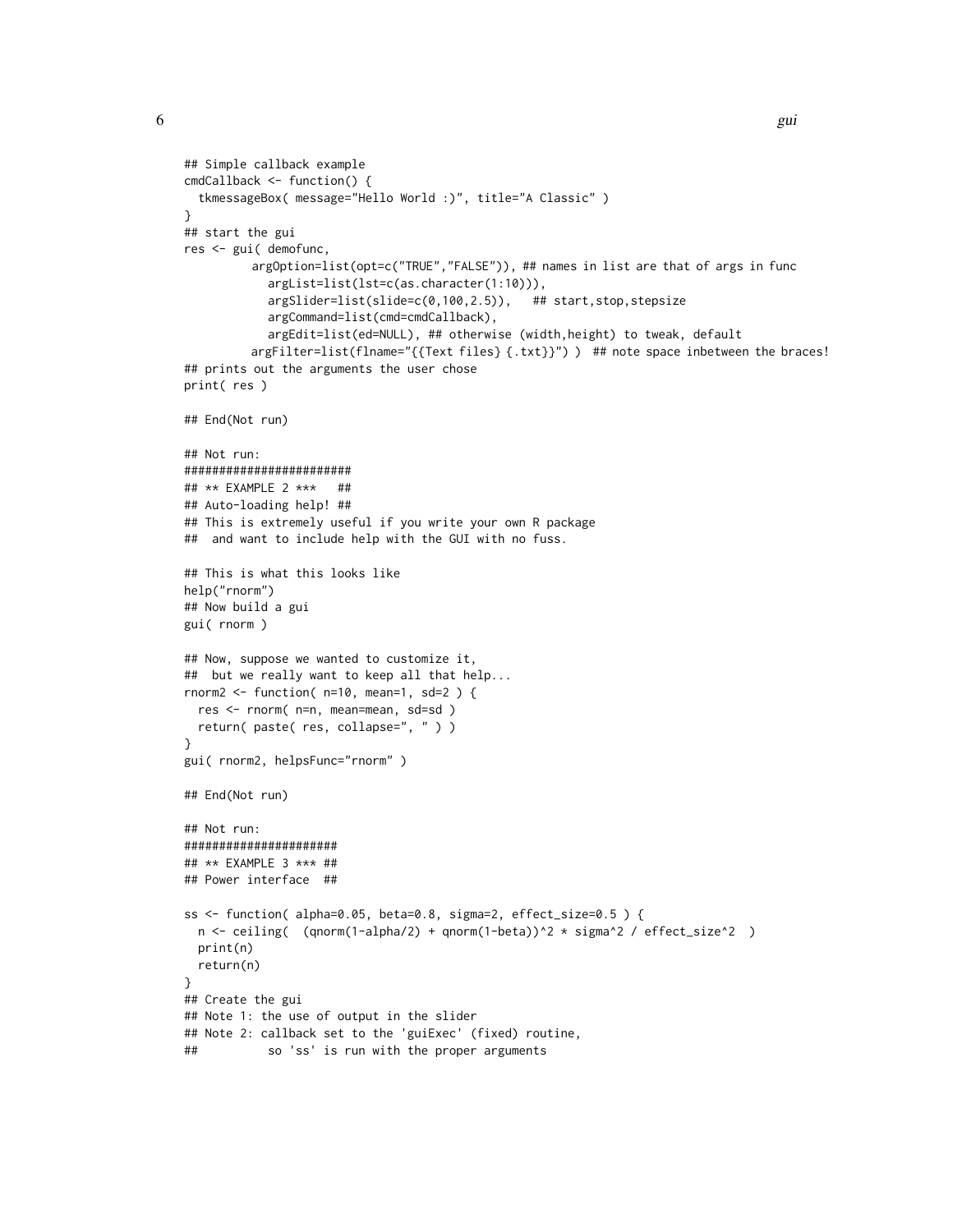```
## whenever a slider value is changed
gui( ss,
     argSlider=list(alpha=c(0,0.1,0.001),
                   beta=c(0,1,0.01),
                    sigma=c(0,10),
                    effect_size=c(0,10),
                   output=c(0,10000,1)), ## Note the use of output here
     exec=NULL, ## don't draw an execute button
     callback=guiExec
   \lambda## End(Not run)
## Not run:
#################################
## *** Example 4 *** ##
## Sliders setting each other. ##
## You can envision this for more complicated power interfaces
## that do both calculating power and solving for sample
## sizes...
## Also includes non-auto help, a waste to bother with
## if you are planning on creating a package
## Change a default for fun, see `guiSet' function
## for more details/options
guiSet( "SLIDER_LENGTH", 400 )
sli <- function( alpha=0.5, beta=0.5 ) {
 ## Nothing to do...
}
sliCallback <- function( lastTouched ) {
 if( lastTouched=="alpha" )
    guiSetValue("beta",guiGetValue("alpha")) ## setting beta to be alpha
 if( lastTouched=="beta" )
    guiSetValue("alpha",guiGetValue("beta")) ## setting alpha to be beta
}
gui( sli,
     argSlider=list(alpha=c(0,1), beta=c(0,1)),
     output=NULL, exec=NULL, callback=sliCallback,
     helps=list(alpha="type I error", beta="power") )
## End(Not run)
## Not run:
###############################
## *** EXAMPLE 5 *** ##
## Parsing R objects example ##
## Suppose you want a user to be able to enter a vector of data,
## then you can use the following as an example for that.
summaryStats <- function( data ) {
 return( paste( "Mean = ", mean(data), ", Variance = ", var(data), sep="" ) )
}
```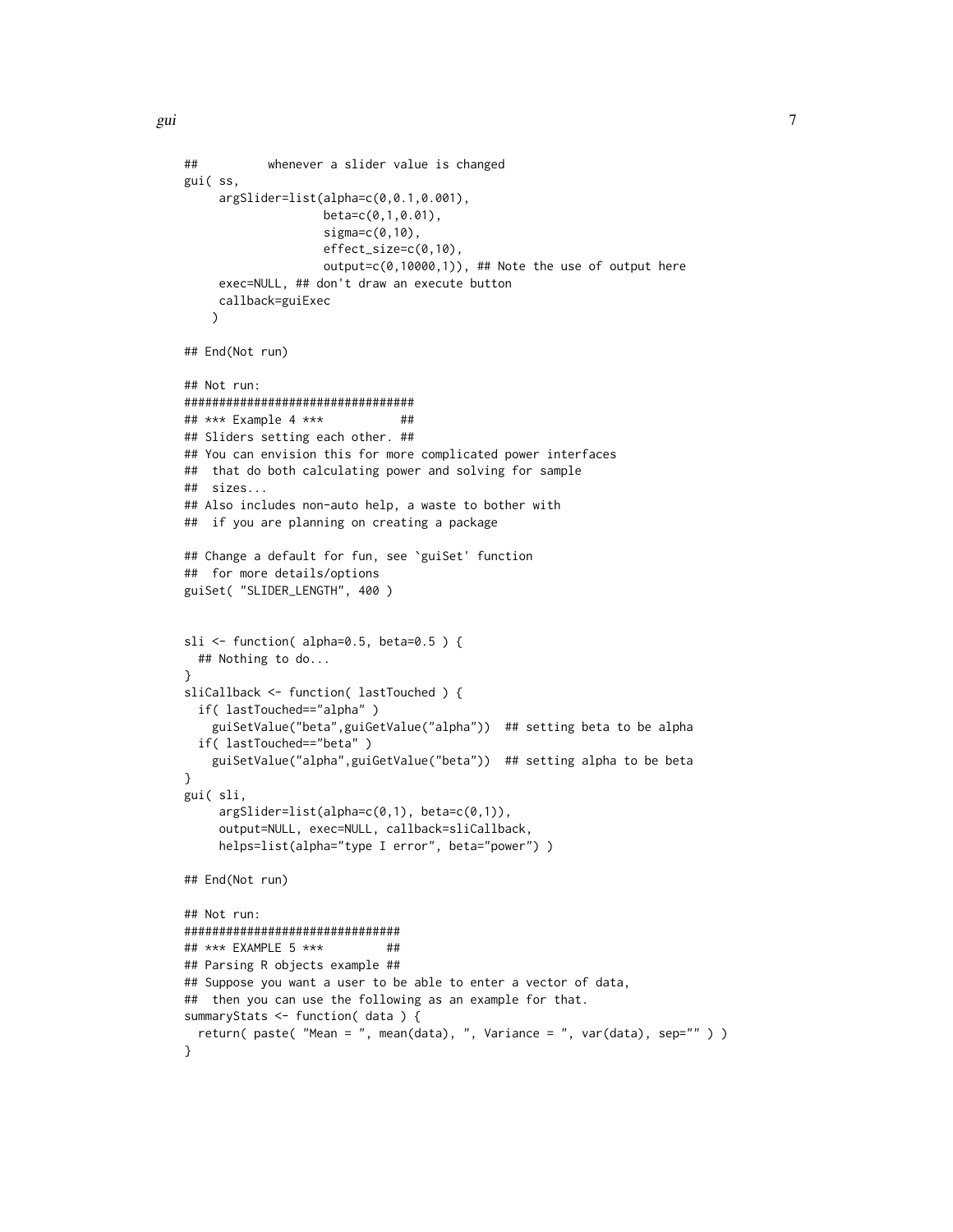```
gui(summaryStats, helps=list(
 data="Enter vector, e.g. 'c(13,66,44,27)' or 'rivers' for builtin dataset (without quotes)."))
## End(Not run)
## Not run:
###############################
## *** EXAMPLE 6 *** ##
## Advanced nesting example. ##
## Suppose we have a function 'f', which has too many
## arguments to comfortably fit on one screen.
f <- function(a=1, b=2, c=3, d=4, e=5, f=6) {
 print( "Running f" )
 return( paste( "a =", a, "\n",
                 "b =", b, "\nu",
                C =", c, "\ln",
                "d =", d, "\ln",
                "e =", e, "\ln",
                "f =", f, "\n", sep="" ) )
}
## Say we split into two functions/forms
f1 <- function(a=1, b=2, c=3) {
 print( "Running f1" )
 return( list(a=a,b=b,c=c) )
}
f2 \le f function( d=4, e=5, f=6 ) {
 print( "Running f2" )
 return( list(d=d,e=e,f=f) )
}
## Then our main gui function could be
guif <- function( abc, def ) {
 print( "guif" )
 print( "guif: abc" )
 print( abc )
 print( "guif: def" )
 print( def )
 f <- guiFormals( f, c(abc,def) )
 f()}
gui( guif, argCommand=list(abc=guiNestedF(f1,"abc"), def=guiNestedF(f2,"def")))
## End(Not run)
###############################
## *** EXAMPLE 7 *** ##
## The menuing interface. ##
## Call just as you would gui, same options, same everything,
## EXCEPT title is now a vector indicating the menu path.
## If you want it modal though, do not do so until the last mgui call,
## or it will be modal inbetween additions to the menu!
```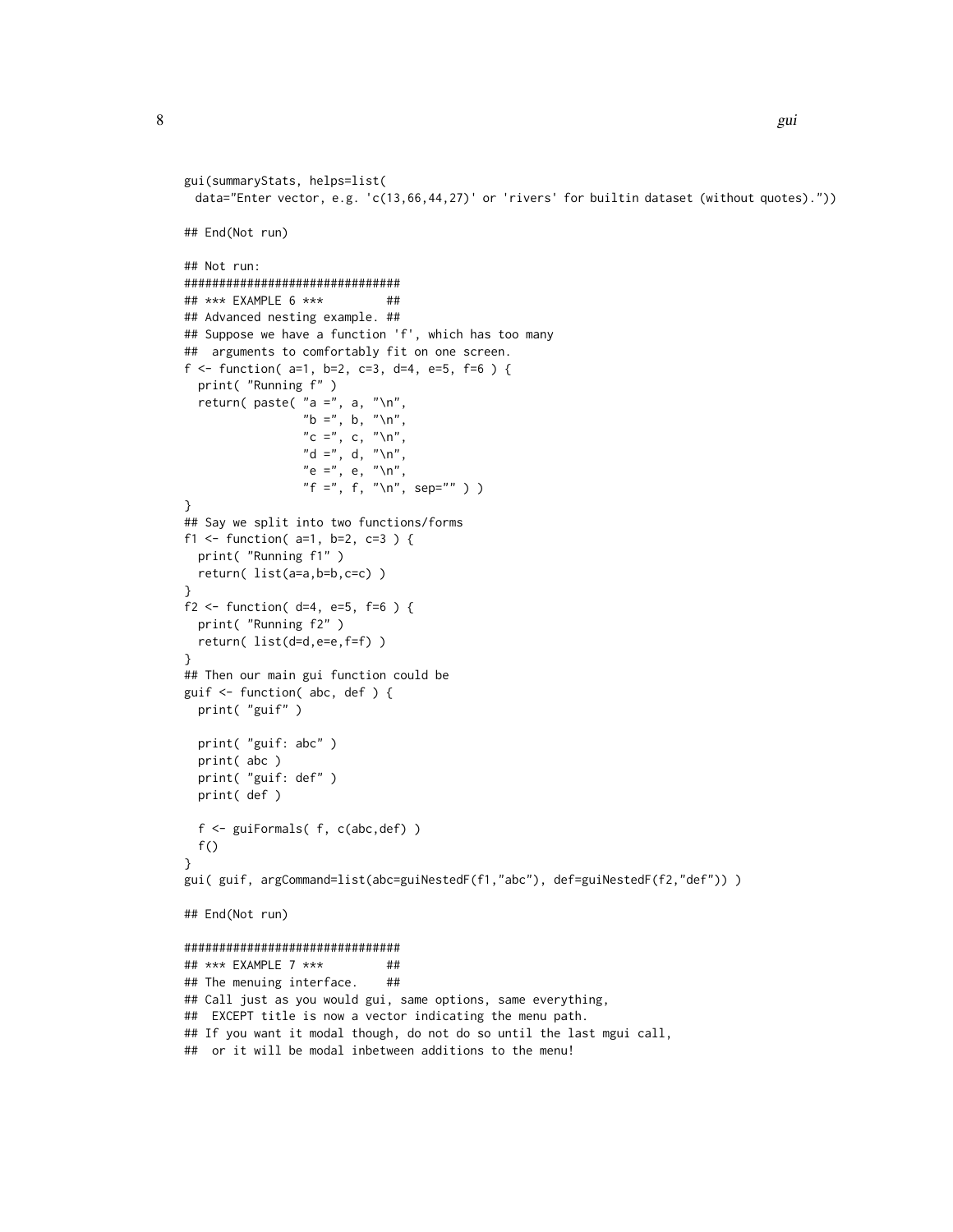gui d'Alexandre de la component de la component de la component de la component de la component de la componen

```
## Not run:
fguiWindowPrint( "Goes to the console because no window has been created." )
mgui( rgeom, title=c("Random","Geometric") )
mgui( rbinom, title=c("Random","Binomial") )
fguiNewMenu( c("Random","SEPARATOR") ) ## Puts a separator in the menu
mgui( rnorm, title=c("Random","Normal") )
mgui( runif, title=c("Random","Uniform") )
fguiWindowPrint( "Goes to the main window, now that it has been created." )
## End(Not run)
###############################
## *** EXAMPLE 8 *** ##
## Basic lm() interface. ##
## Not run:
lmgui <- function( csvFilename, response, explanatory ) {
 ## Construct a formula for the 'lm' routine
 modelStr <- paste( response, "~", paste( explanatory, collapse="+" ) )
 ## Load in the data
 data <- read.csv( csvFilename )
 ## perform the regression, give the summary
 return <- summary( lm( formula=modelStr, data=data ) )
}
lmguiCallback <- function( arg ) {
 if( arg=="csvFilename" ) {
   ## A dataset was chosen
   ## - The filename corresponds to the value at that argument
   ## - So pull of the names of that dataset
   datanames <- names( read.csv( guiGetValue("csvFilename") ) )
   print( datanames )
   ## - Store the datanames for future use, think of this as a global variable
   guiSet( "datanames", datanames )
   ## - Set the possible values for the response
   setListElements( "response", datanames )
   setListElements( "explanatory", datanames )
 }
}
guiv(lmgui, argFilename=list(csvFilename=NULL),
 argList=list(response=NULL,explanatory=NULL), callback=lmguiCallback)
## End(Not run)
###############################
## *** EXAMPLE 9 *** ##
## Advanced lm() interface. ##
## Not run:
## The function we will pass to guiv is somewhat of a shell here, that is it would not
## make sense to use it from the command line. It's specification
## is only to create a GUI using fgui.
lmgui2 <- function( csvFilename, ## Create file dialogue, special callback
                   simData, ## Only for a command button
                   response, ## Required input
```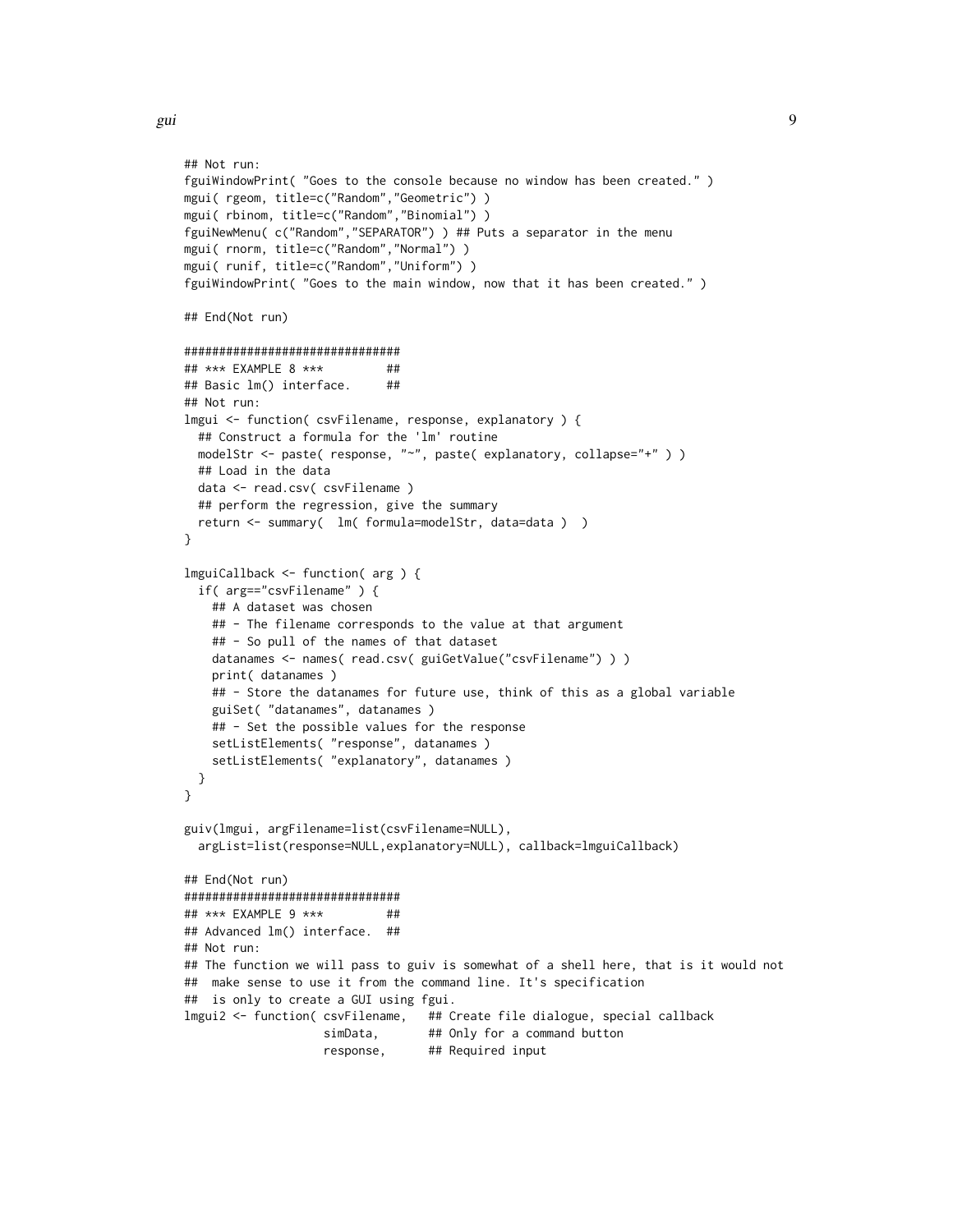```
explanatory, ## Required input
                    scatter, ## Only for a command button
                    summary ) { ## Only for a command button
 ## Data has been loaded in callback routine,
 ## into what can be thought of as a global variable
 data <- guiGetSafe("PERSONAL_dataset")
  if(class(data)[1] != "data-frame" )stop("Data must be loaded.") ## Gives error message box
 ## Error check: response and explanatory should have been set
 if( length(response)==0 ) stop( "Must specify a response." )
 if( length(explanatory)==0 ) stop( "Explanatory variable expected." )
  ## Run and return the fit from 'lm' linear model
 modelStr <- paste( response, "~", paste( explanatory, collapse="+" ) )
 return( lm( formula=modelStr, data=data ) )
}
lmgui2Callback <- function( arg ) {
 if( arg=="csvFilename" ) {
    ## Dataset chosen from file dialogue,
    ## so we should load it in.
    data <- read.csv( guiGetValue("csvFilename") )
    guiSet( "PERSONAL_dataset", data ) ## think of as a global variable
    ## Also set possible values for response and explanatory variables
    setListElements( "response", names(data) )
    setListElements( "explanatory", names(data) )
  }else if( arg=="simData" ) {
    ## Generate a random set of data, and write to disk
    set.seed(13); library(MASS);
    data \leq data.frame( mvrnorm( n=100, mu=c(0,0,0),
     Sigma=matrix(c(1,0.3,0, 0.3,1,0.3, 0,0.3,1),nrow=3) ) )
    names( data ) <- c("Response","Covariate1","Covariate2")
    write.csv( data, "lmgui2_generated.csv", row.names=FALSE )
    ## Now set it as if it was loaded in, and run that callback
    guiSetValue( "csvFilename", "lmgui2_generated.csv" )
    lmgui2Callback( "csvFilename" )
  }else if( arg=="scatter" ) {
    ## Create a scatterplot of everything in the dataset
    data <- guiGetSafe("PERSONAL_dataset")
    response <- guiGetValue("response")
    wh.response <- which(names(data)==response)
    if( length(wh.response) != 1 )
     stop( "One and only one response must be chosen." )
    if( class(data)[1] != "data.frame" )
     stop( "Data must be loaded." )
    par( mfrow=rep( ceiling(sqrt(ncol(data)-1)), 2 ) )
    for( i in setdiff(1:ncol(data), wh. response) )
     plot( data[[i]], data[[wh.response]],
           xlab=names(data)[i], ylab=names(data)[wh.response] )
 }else if( arg=="summary" ) {
    print( summary( guiExec() ) ) ## when no output, guiExec returns value
 }
}
```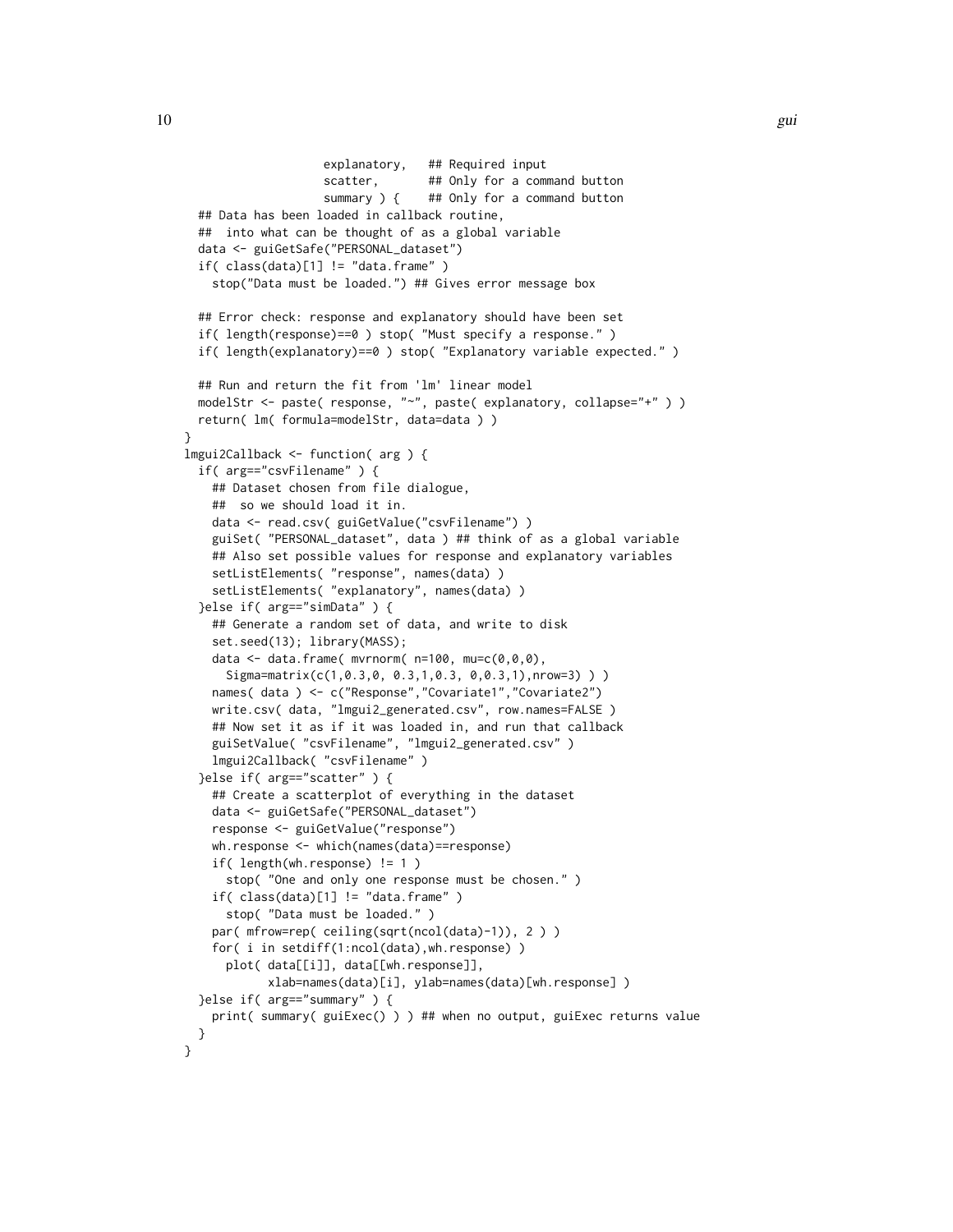#### <span id="page-10-0"></span>guiFrame **11**

```
fit <- guiv( lmgui2,
              argFilename=list(csvFilename=NULL),
              argList=list(response=NULL,explanatory=NULL),
              argCommand=list(simData=NULL, scatter=NULL, summary=NULL),
              callback=lmgui2Callback,
              argGridOrder=c(1,1,2,2,3,3), ## Multi-column ordering
              argText=c(csvFilename="Load data (csv)",
                        simData="Simulate data",
                        response="Choose response variable",
                        explanatory="Choose explanatory variable",
                        scatter="Generate scatterplot to response variable",
                        summary="Print summary")
      )
```
## End(Not run)

guiFrame *Various Graphical Widgets*

#### Description

Creates various graphical objects, used internally by the 'gui' routine, but exported in case useful and as examples of further customization. Try getFromNamespace and assignInNamespace to fully customize these routines in your own code. Documentation in tcltk may also help.

guiFrame creates a frame.

guiTextEntry creates a short one-line text entry.

guiSlider creates a slider with a range of values to choose, useful for power calcs.

guiFilename provides a means to get filenames.

guiOption allows a choice of options.

guiList allows a choice of greater options, which can be modified later. setListElements and getSelectedListElements are routines to dynamically set these lists and get the selected elements.

guiEdit is an edit box.

helpButton creates a helpButton.

#### Usage

```
guiFrame( sframe, grid=FALSE, relief="groove",
          borderwidth=2, sticky="nws" )
guiTextEntry( sframe, text, default, width=NULL, helps=NULL )
guiSlider( sframe, text, default, min, max, step=(max-min)/100,
            update=NULL, state="enabled", helps=NULL )
guiFilename( sframe, text="Filename ...", default="", title="",
              filter="{{All files} {.*}}", callback=NULL, helps=NULL )
```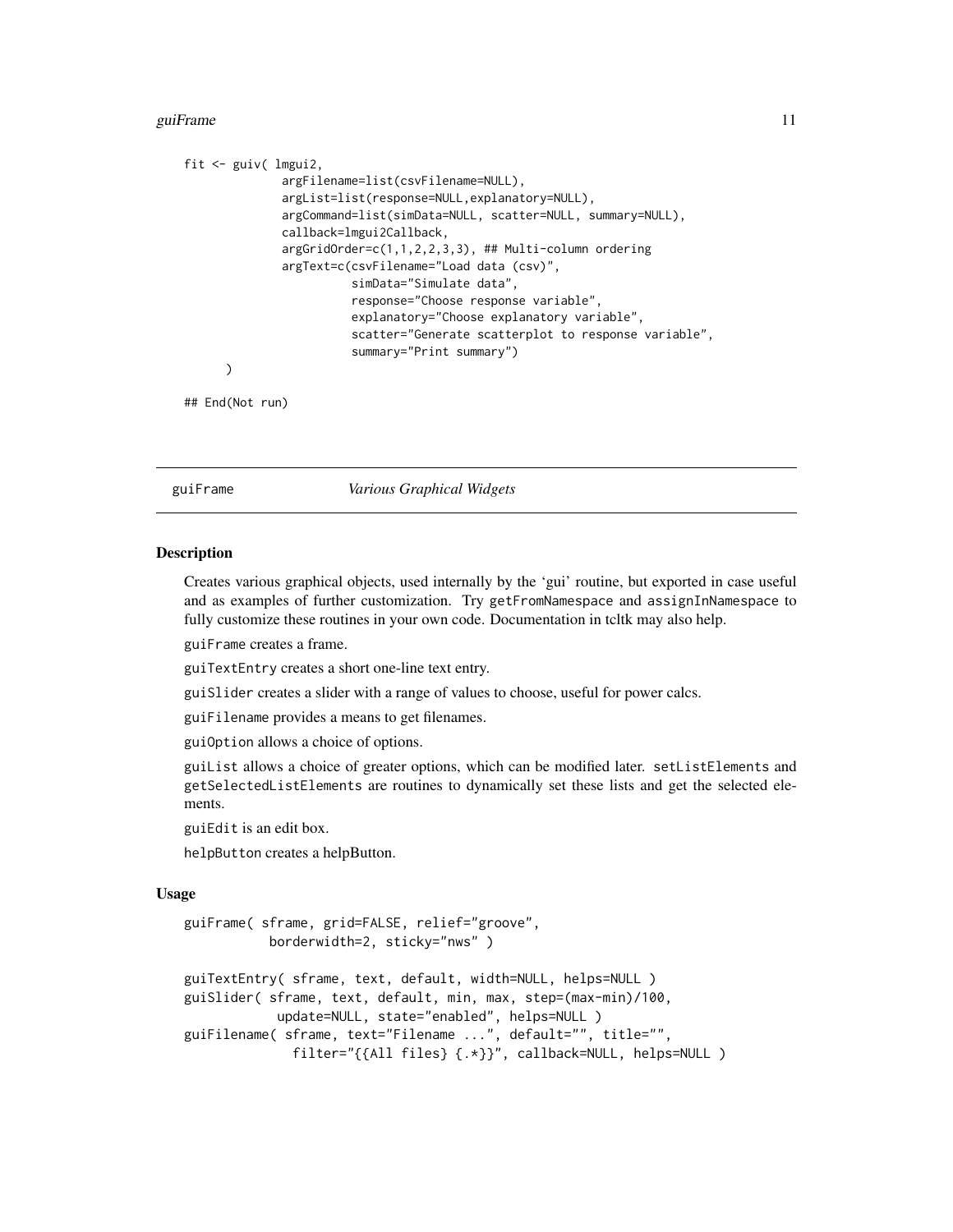```
guiOption( sframe, text, choices, defaultChoice=1,
           update=NULL, helps=NULL )
guiList( sframe, text, name=text, update=NULL, helps=NULL )
guiEdit( sframe, text="", default="", width=NULL, height=NULL,
         readonly=FALSE, helps=NULL )
helpButton( sframe, helps, title )
getSelectedListElements( name )
setListElements( name, elements )
```
### Arguments

| sframe        | The tkframe to grid upon.                                                                                                                  |
|---------------|--------------------------------------------------------------------------------------------------------------------------------------------|
| grid          | Whether the object should be gridded or not. Default is FALSE, so user can grid<br>objects together.                                       |
| relief        | tkframe option                                                                                                                             |
| borderwidth   | tkframe option                                                                                                                             |
| sticky        | Combination of 'nwes' for stickiness of object.                                                                                            |
| text          | The text of the object, to describe it to the user.                                                                                        |
| default       | Default value for an object.                                                                                                               |
| min           | min of slider range                                                                                                                        |
| max           | max of slider range                                                                                                                        |
| step          | stepsize of slider range                                                                                                                   |
| update        | function to send callbacks to, should take one argument (see examples in 'gui'<br>routine)                                                 |
| state         | e.g. 'readonly', see tcltk docs                                                                                                            |
| helps         | An optional string of help to be given when a user clicks the '?' button to provide<br>more information. If NULL, no such button is drawn. |
| title         | Title for the window.                                                                                                                      |
| filter        | File filter, see examples in 'gui' for the form.                                                                                           |
| callback      | Callback function. For command function, both 'callback' and 'update' func-<br>tions are performed.                                        |
| choices       | List of possible choices.                                                                                                                  |
| defaultChoice | Default choice to choose, the numeric index to this.                                                                                       |
| name          | Identifier.                                                                                                                                |
| width         | Width of the edit box.                                                                                                                     |
| height        | Height of the edit box.                                                                                                                    |
| readonly      | Whether to create in readonly state.                                                                                                       |
| elements      | Array of strings for the list elements.                                                                                                    |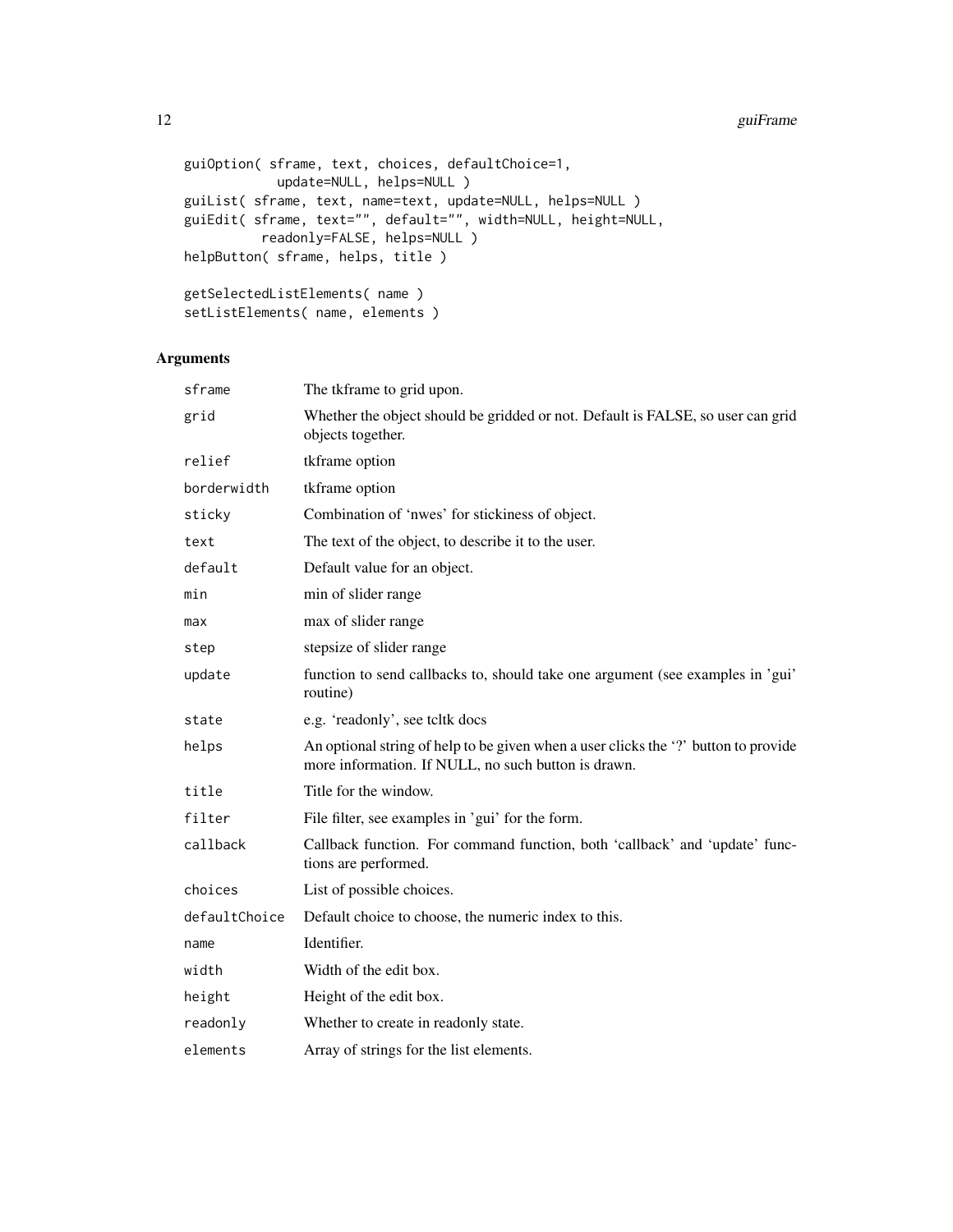#### <span id="page-12-0"></span>guiGetValue 13

#### Details

tkFrame and helpButton return the tcltk object reference.

The other routines return a list. The first object, object, is either a tclVar or the string 'no object' for things like command buttons where this does not make sense (use main<-tktoplevel(); res<-tkFrame(main); tclvalue e.g., to get the value). The second object, guiObject returns a reference to the tcltk frame gui the object is contained in for gridding purposes.

#### Examples

```
## Not run:
## Create a form with tcltk routines
main <- tktoplevel()
## Create some widgets for that form
## - Create a frame, and put two widgets in it
## - Note that guiTextEntry objects will be gridded automatically
## (which is why as an example they are put in a frame)
fr <- guiFrame( sframe=main )
te1 <- guiTextEntry( sframe=fr, text="Text entry 1", default="default" )
te2 <- guiTextEntry( sframe=fr, text="Text entry 2", default="" )
## - Put the rest of the widgets on the main frame
sl <- guiSlider( sframe=main, text="Slider", default=5, min=1, max=10 )
fl <- guiFilename( sframe=main, text="Filename", default="foo.txt" )
op <- guiOption( sframe=main, text="Option", choices=c("one","two","three") )
ed <- guiEdit( sframe=main, text="Edit", default="Edit box" )
## Now grid the widgets on the main form
tkgrid( fr )
tkgrid.configure( fr, sticky="nws" ) ## Handle alignment, as in tcl/tk package
tkgrid( sl$guiObject )
tkgrid( fl$guiObject )
tkgrid( op$guiObject )
tkgrid( ed$guiObject )
print( tclvalue(fl$object) ) ## will print out "foo.txt", unless modified
## End(Not run)
```
guiGetValue *Getting and Setting Values*

#### Description

guiGetValue and guiGetAllValues are used for getting the values of the objects that you created. This is useful to make more customized responses to user inputs.

The guiGet and guiSet routines get at more internal code to the interface. In particular guiSet can set some internal constants.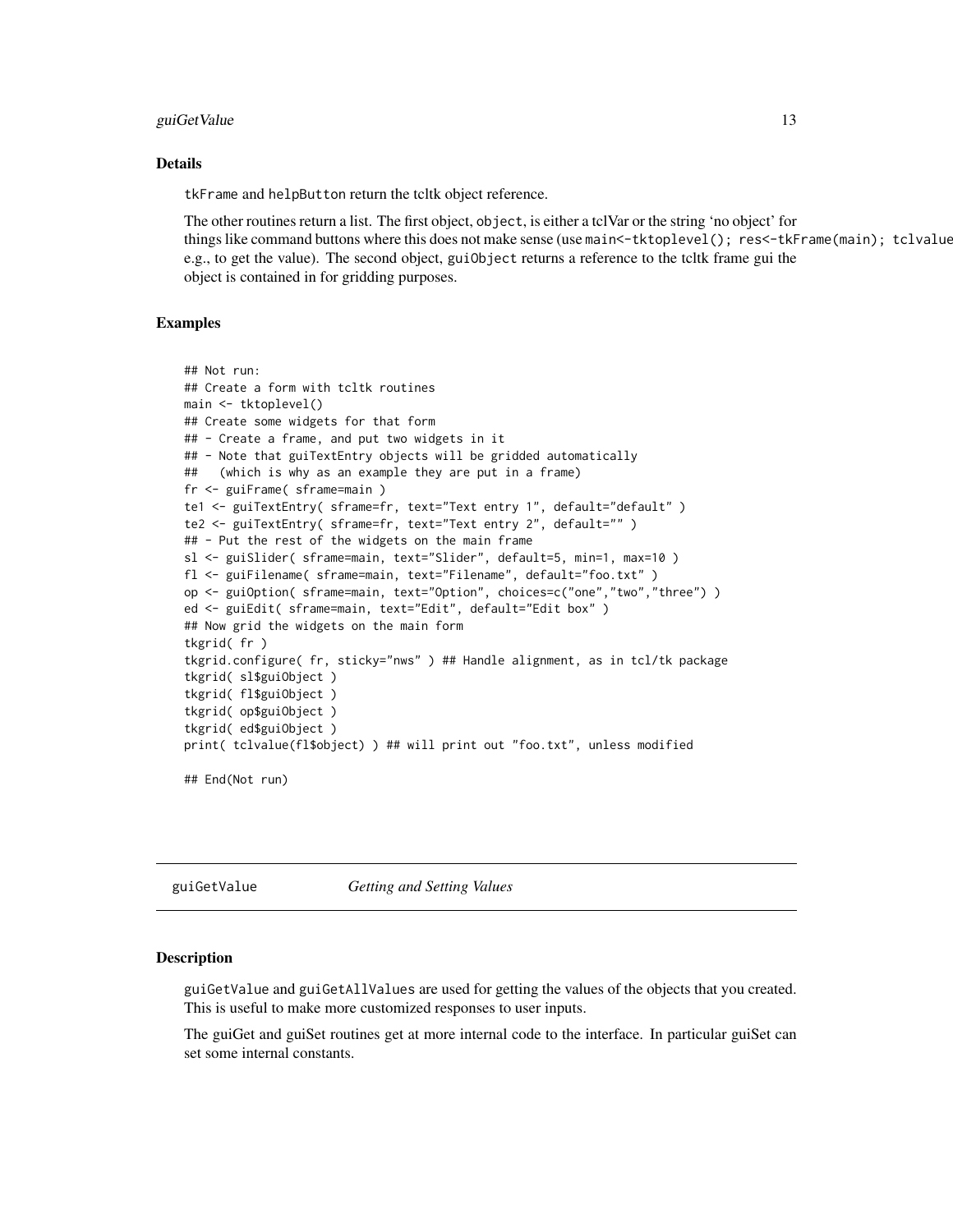#### Usage

```
guiGetValue( i )
guiGetAllValues()
guiSetValue( i, value )
guiSet( x, value )
```

```
guiGet( x, mode="any", ifnotfound=NA )
guiGetSafe( x, ifnotfound=NA )
```
#### Arguments

| i          | Which item in the list to return. If a string, the name of the corresponding arg.<br>If numeric, the index to the arg. |
|------------|------------------------------------------------------------------------------------------------------------------------|
| x          | String to represent the object. See examples below for constants.                                                      |
| mode       | See mode; returns results corresponding only to a certain type of object, such as<br>numeric.                          |
| ifnotfound | Value to return if not found.                                                                                          |
| value      | Value to set in the namespace.                                                                                         |

#### Details

guiGetAllValues returns a list of all values of objects created, versus just one specific value. Values are returned as strings, or numeric, depending on the value (it attemps to convert everything to numeric, on failure, returns the string).

guiSet can be used to set values.

#### Examples

```
## Not run:
values <- guiGetAllValues()
value1 <- guiGetValue(1)
## End(Not run)
## Not run:
## These are the constants that you can modify
## to change the way things are displayed.
guiSet( "SLIDER_LENGTH", 500 )
guiSet( "ENTRY_WIDTH", 40 )
guiSet( "LIST_HEIGHT", 15 )
guiSet( "LIST_WIDTH", 15 )
guiSet( "EDIT_WIDTH", 65 )
guiSet( "EDIT_HEIGHT", 5 )
```
## End(Not run)